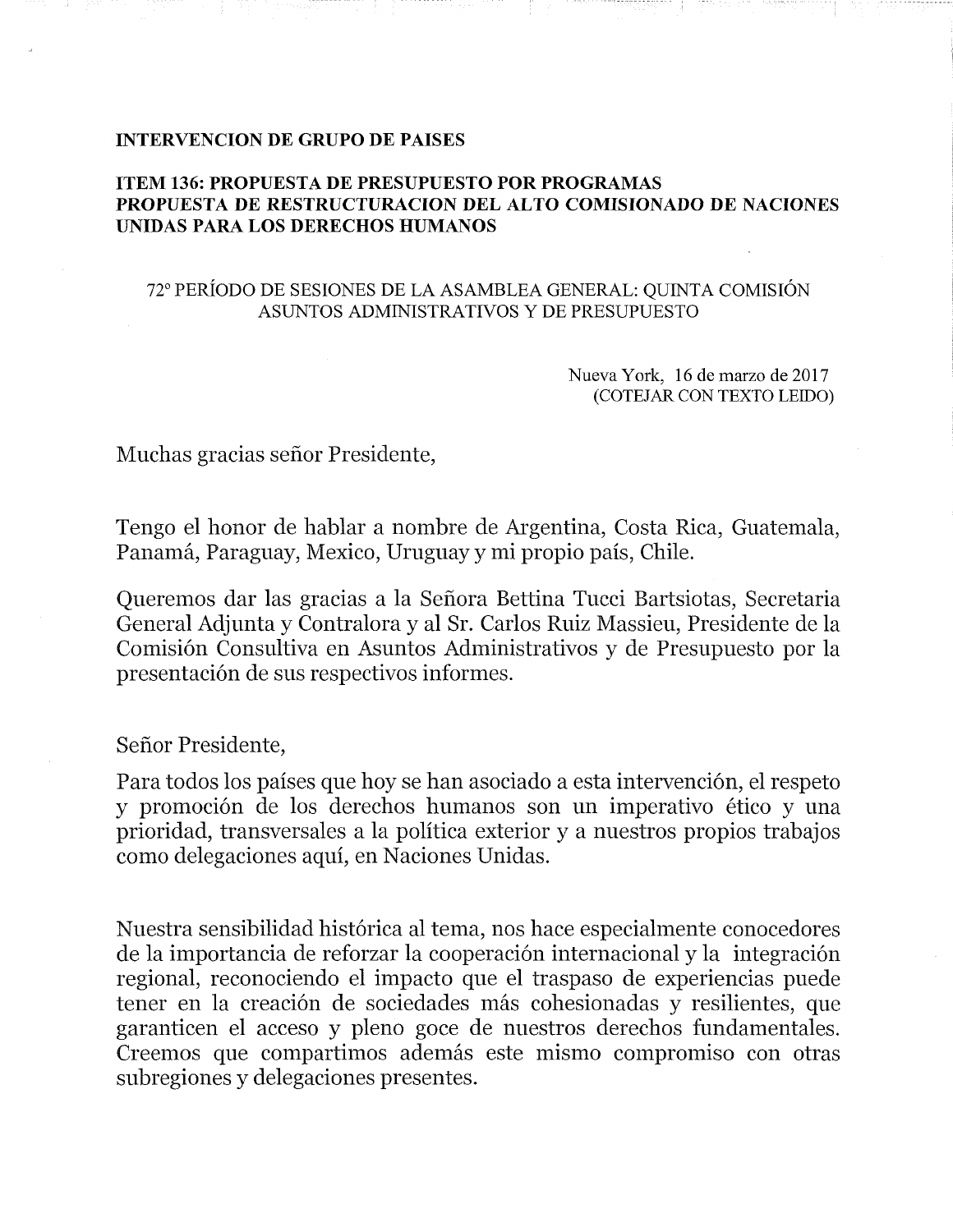De este modo, vemos en la propuesta para redesplegar los recursos dentro de la Oficina del Alto Comisionado, una via para no tan solo optimizar el propio uso de los mismos, sino que además, acercar Naciones Unidas al terreno, en línea con las propuestas de reforma de la Organización que actualmente están siendo revisadas y que lidera el SG.

Creemos particularmente importante visibilizar realidades locales, para que nos ayuden a comprender con una mirada desde adentro, a las regionales e intrarregionales. Valoramos por ello en la propuesta de restructuración, la intenci6n de reforzar la presencia regional misma, enfatizando el compromiso con la cooperación técnica y creación de capacidades acotadas al terreno, para asistir a todos los Estados Miembros, es decir, a nuestros propios paises.

E1 pilar de Dereehos Humanos se lleva alrededor del 3.5% del presupuesto regular, ylo que se nos propone hoy, es mejorar el uso de este porcentaje. Como Quinta Comisión tenemos un rol fundamental en la decisión para la utilización de los recursos de la Organización, de manera predecible, flexible y eficiente, de tal manera de que se cumplan a cabalidad los mandatos que nosotros mismos adoptamos.

Señor Presidente, para concluir, permítame indicar nuestra disposición para trabajar de "buena fe" a efecto de concluir satisfactoriamente este tema durante esta primera sesión reanudada.

Muchas gracias.

# NON OFICIAL TRANSLATION

Thank you, Mr. President,

I have the honor to speak on behalf of Argentina, Costa Rica, Guatemala, Panama, Paraguay, Mexico, Uruguay and my own country, Chile. We would like to thank Mrs. Bettina Tucci Bartsiotas, Deputy Secretary General and Comptroller and Mr. Carlos Ruiz Massieu, President of the Advisory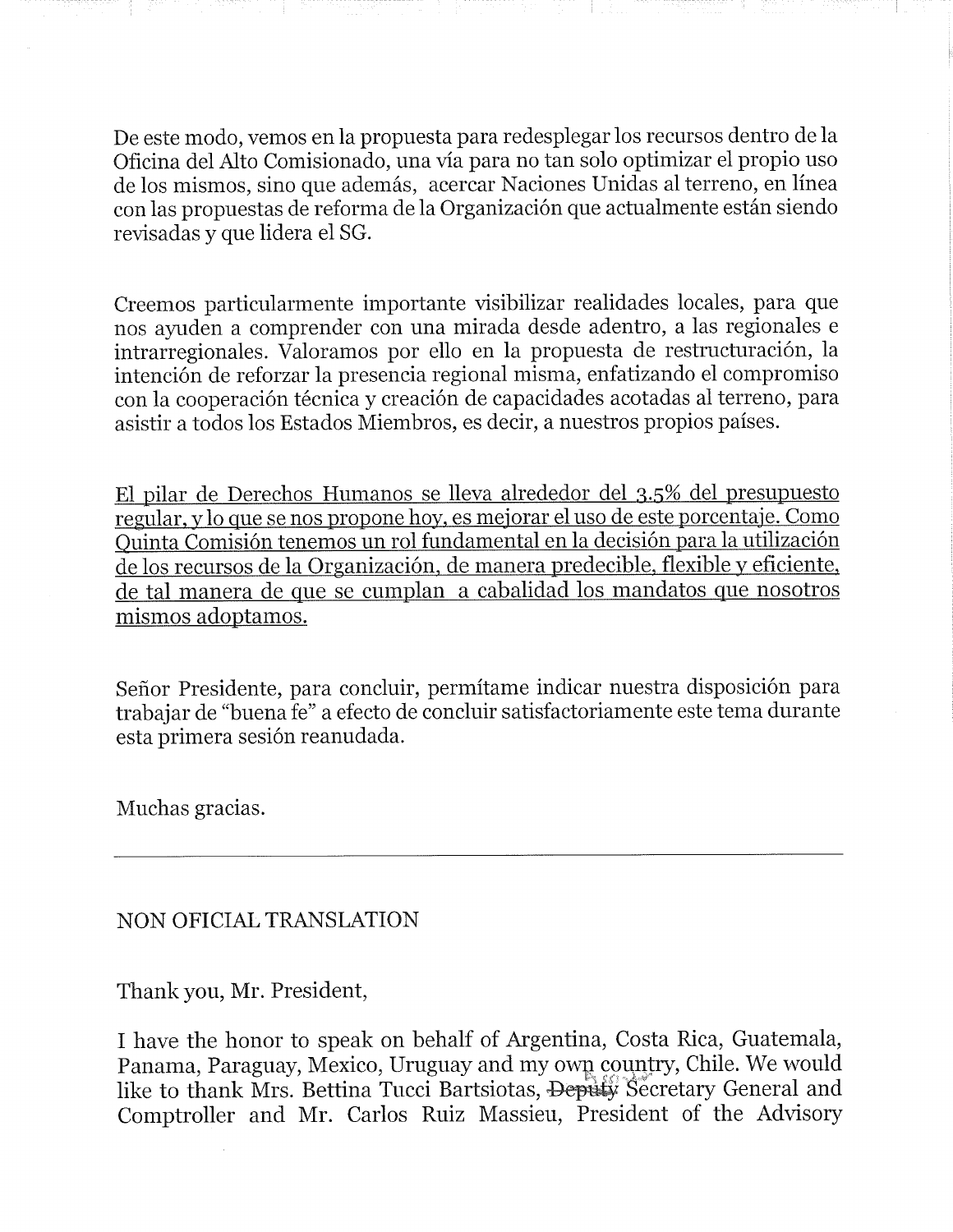Committee on Administrative and Budgetary Questions for the presentation of their respective reports.

## Mr. President,

For all the countries that today have been associated with this intervention, the respect and promotion of human rights are an ethical imperative and a priority, transversal to foreign policy and to our own work as delegations here in the United Nations.

Our historical sensitivity to the issue makes us especially aware of the importance of strengthening international cooperation and regional integration, recognizing the impact that the transfer of experiences can have on the creation of more cohesive and resilient societies, which guarantee access and full enjoyment of our fundamental rights. We believe as well, that we share this common goal with other sub regional groups and delegations present today.

In this way, we see in the proposal to redeploy the resources within the Office of the High Commissioner, a way to not only optimize their own use, but also to bring the United Nations closer to the ground, in line with the proposals of reform of the Organization that are currently being reviewed and led by the SG.

We believe it is particularly important to make local realities visible, so that they help us to understand with a look from within, the regional and intraregional ones. We therefore, value in the proposal for restructuring, the intention to strengthen the regional presence itself, emphasizing the commitment to techniea! cooperation and capacity building limited to the ground, to assist all Member States, that is, our own countries.

The Human Rights pillar takes around 3.5% of the regular budget, and what we are being proposed today is to improve the use of this percentage. As a Fifth Committee, we have a fundamental role in the decision to use the resources of the Organization, in a predictable, flexible and efficient manner, in such a way that the mandates that we ourselves adopt are fully complied with.